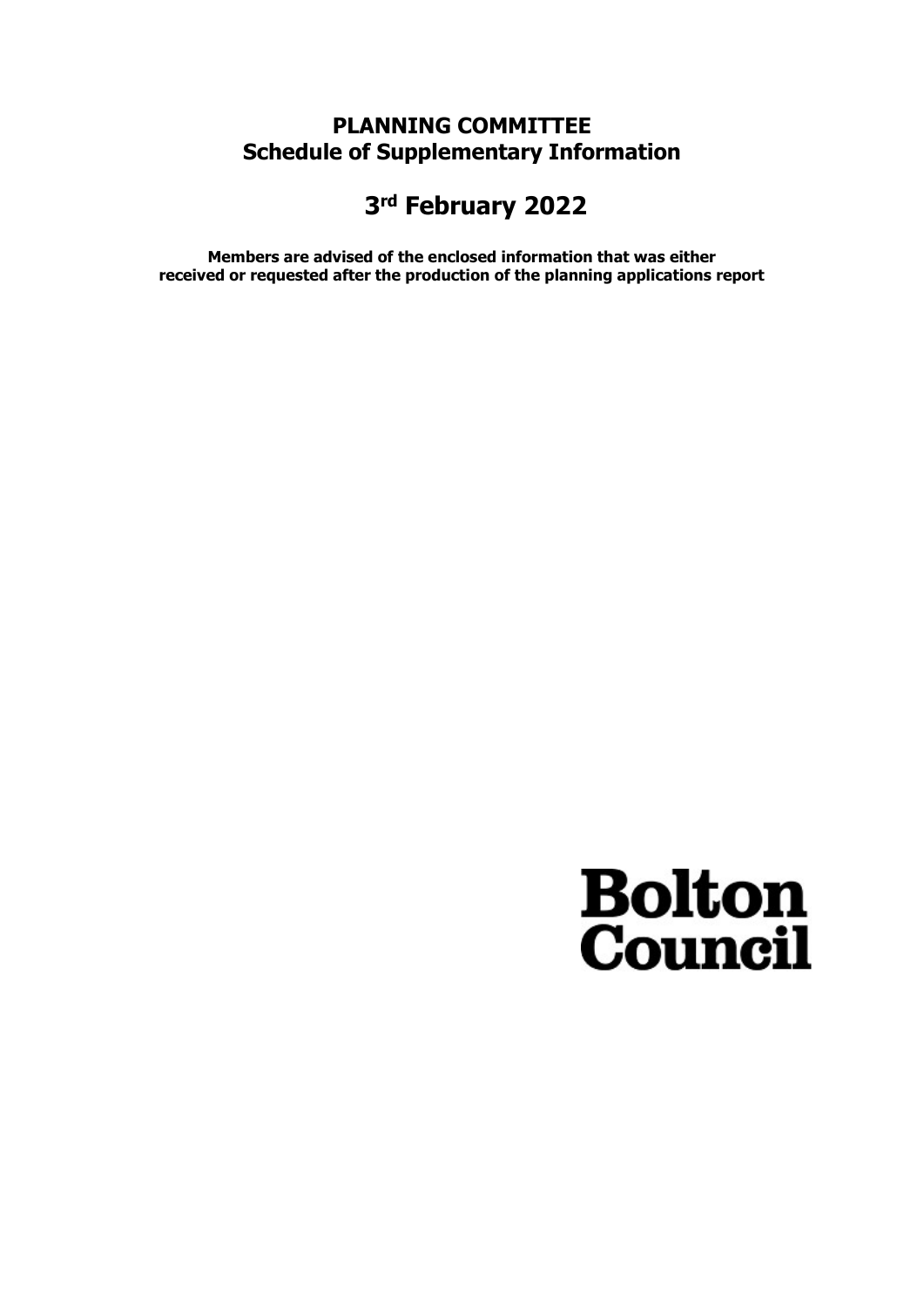# 09549/20

| ----------  |                              |
|-------------|------------------------------|
| Ward        | Location                     |
| <b>GRLE</b> | LAND AT BRADSHAWGATE, BOLTON |

Members are advised that minor changes have been made to the wording of conditions, as follows:-

Condition 2: Timescale for submission of Reserved Matters reduced to two years to be consistent with condition 1 and in order to address the urgent need for housing in Bolton.

Condition 3: Typo in the word "if" corrected.

Condition 5 (Highways): Reference to "full Road Safety Audit" changed to "Stage 1 / 2 Road Safety Audit (as appropriate)" to reflect current practice. Requirement to submit a more detailed travel plan with the Reserved Matters application removed as this could reasonably be a required by a condition on any Reserved Matters approval.

| 11570/21    |                                         |
|-------------|-----------------------------------------|
| Ward        | Location                                |
| <b>HARP</b> | LAND AT MINERVA ROAD, FARNWORTH, BOLTON |

Two additional letters of objection have been received, one from a resident of Filton Avenue and another from a resident who did not provide an address. The grounds of objection are similar to the matters of congestion, lack of parking at the hospital and concern over the behaviour of future occupants as set out within the Officer's report.

The section plan has been updated to show the relevant interface distances and a copy is provided.

For the avoidance of doubt, Members are advised that whilst the references to 38 & 40 Kingsland Road in the section on interface distances (para 36) are correct, there is one reference to 39 Kingsland Road which should actually refer to 38 Kingsland.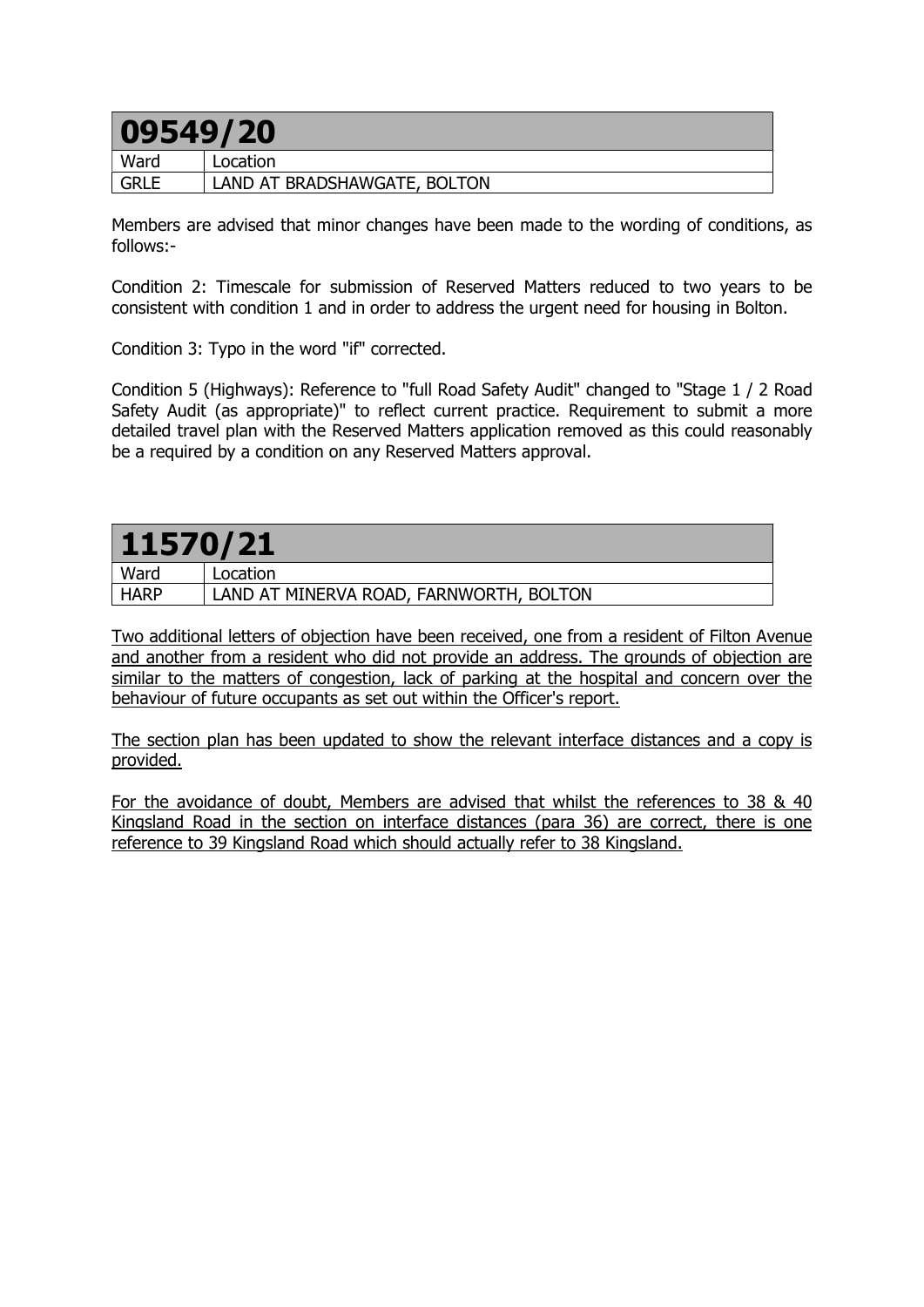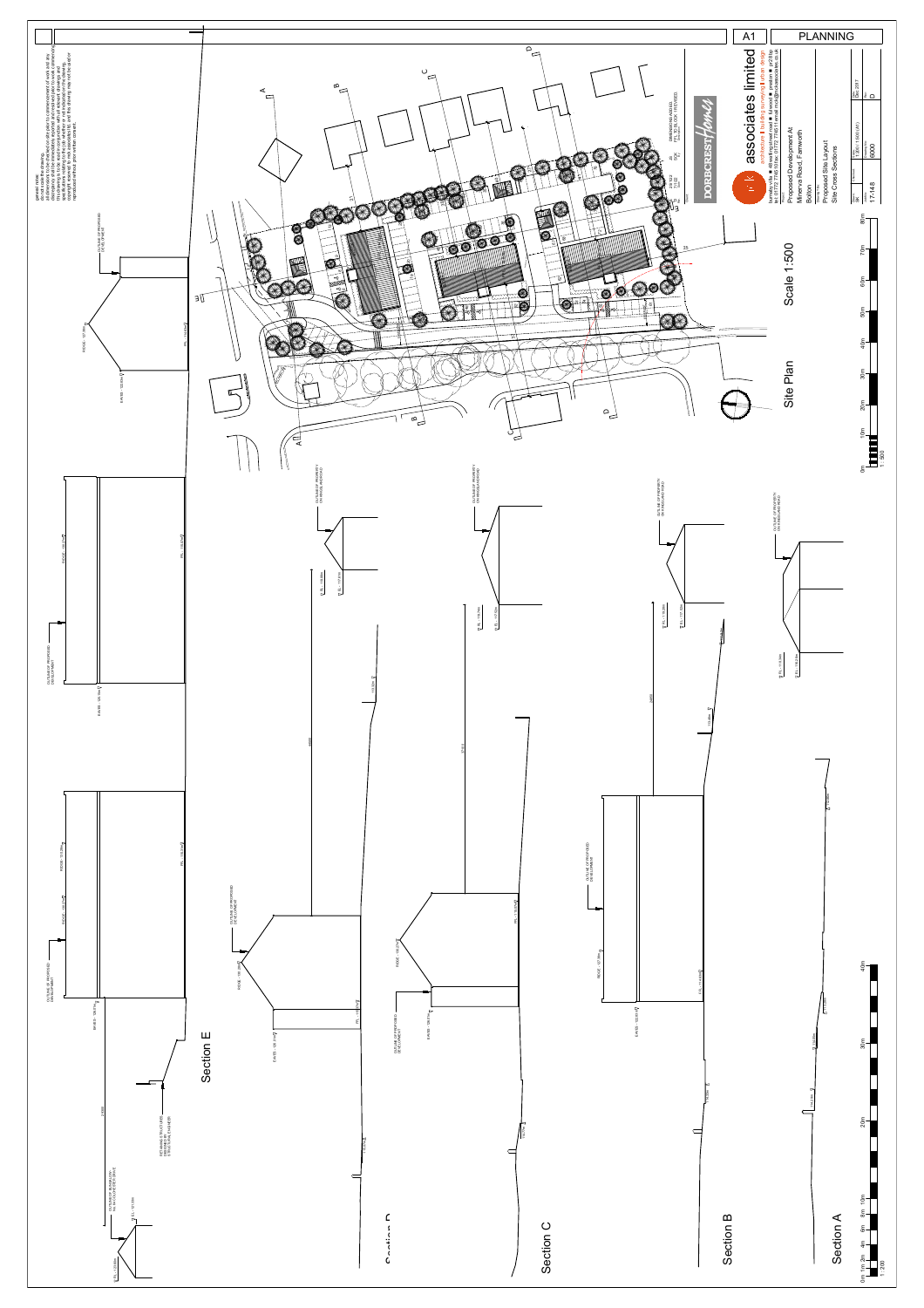# 12191/21

Ward Location HONE KNOWLES FARM, FLEET STREET, HORWICH, BOLTON, BL6 6BB

## Late List Comments;

Two additional neighbour support comments have been submitted and are summarised below:

- In favour of new designs as they offer a fantastic improvement to the area and have a positive impact on the Wallsuches Conservation Area.
- Traffic disruption is normally to be expected on Fleet Street given the narrow nature of the street but exceeded by benefits of living in this beautiful charming area.
- Keen to see last two derelict buildings renovated in the area.
- Site deemed to be on edge of conservation area and conservation issues raised by conservation officer should be light touch.
- Size and design of new development unlikely to impact on the area as property nestled into trees and current state of property is far offensive than the design submitted.

A further letter of support has also been submitted from Poppywood Alpacas with respect to provision for grazing Alpacas which are proposed to contribute to biodiversity enhancement. The officer report addresses the points raised with respect to the impact off the development on the character of the Conservation Area and does not agree with the comments that the new development would benefit the appearance of the area.

**Greenspace Officer** has also made additional comments which are summarised below: Planting and removal plans highlight conflicting information and should be noted that in biodiversity terms area of canopy is the determining factor for biodiversity net gains not just tree number. Whilst the Alpaca provision will provide for some biodiversity net gain it is not clear how this can be a lasting provision. Gain may also be indicated by improvement of existing habitats which again may be highlighted within the metric submission. Provisions suggested could then form a condition to a planning consent, in the form of landscaping and management plans.

The consultant Ecologist appointed by the applicant disagrees with comments made by the Greenspace Officer and has commented that GMEU had advised that biodiversity could be accommodated with a condition, and has been addressed by the subsequent submission of a biodiversity enhancement scheme. For a small site as this it would be onerous to request a Biodiversity metric net gain.

Given the conflicting information, and extensive tree loss the Officers view is that biodiversity enhancement has not been clearly demonstrated.

# Public Right of Way Officer comment:

Following the submission of the amended site plan (DRG No PL K 1017/11), the line of Public Right of Way Horwich 092 should not be affected by this development. However there appears to be some alteration in character to the access road and we need to consider whether this will materially affect the way now or in the future. The development should therefore not give the impression that you are approaching a private area and we don't want redevelopment jeopardising the public's perception of this location. The development should conserve and enhance the character of the existing landscape.

The following comments remain the same: